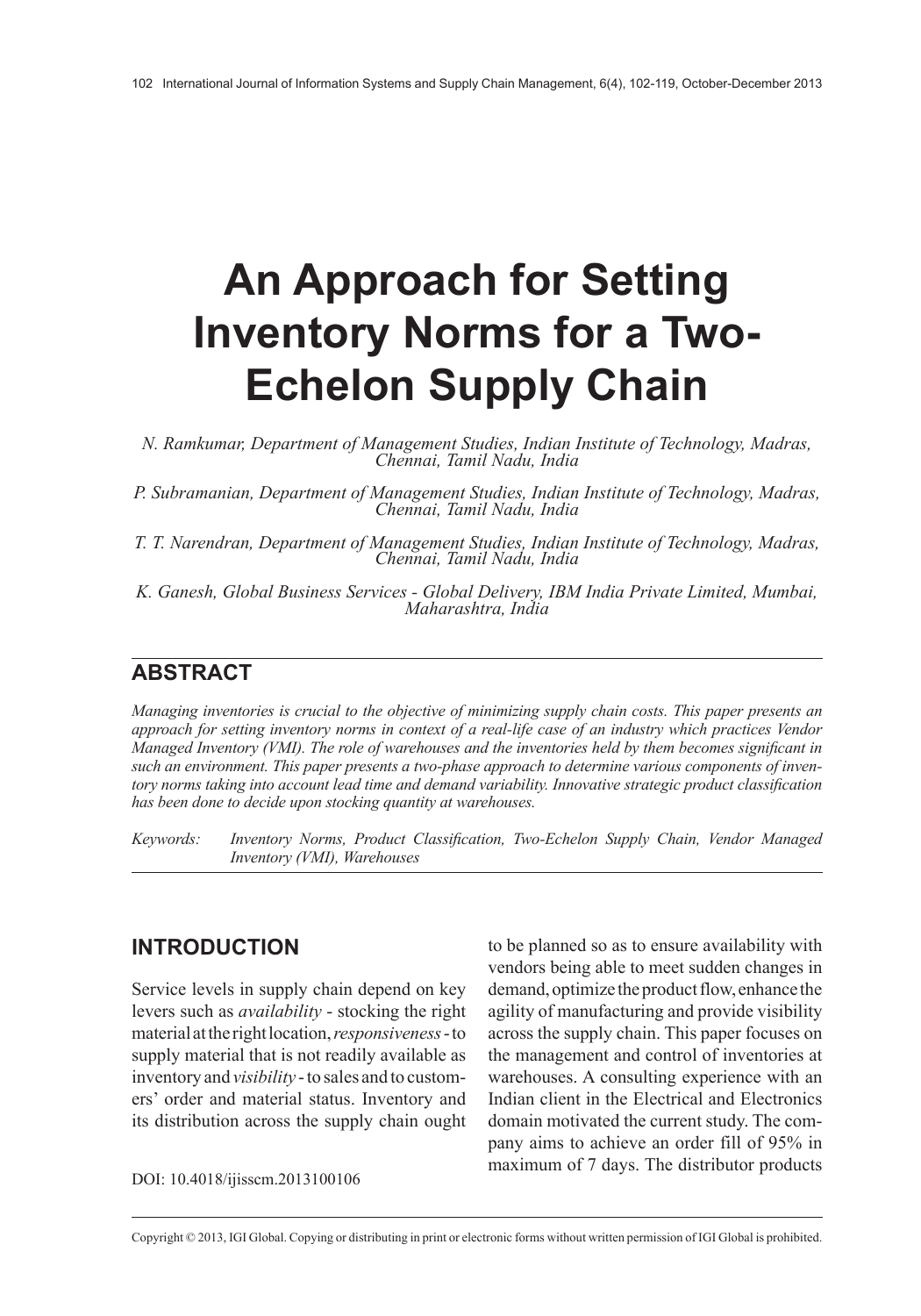are influenced by learning curve effect. The current manufacturing strategy suggests an increase in production in order to cope with the fluctuation in market demand. In the present situation, there is no inter-warehouse transfer of finished goods as per the distribution policy. When there is a stock-out at a warehouse, the system is designed trigger a manufacturing plant / contract manufacturers. This causes frequent production shocks / disruptions in production planning and scheduling. Besides, such immediate dispatches of materials to warehouses from the plant after the production, results in mal-distribution of inventory. An example of such a situation is as follows:

In warehouse 'X', as on 8th December 2009, the pending sale order quantity for a distributor product is 36 and opening inventory is 45. So available to promise inventory at that warehouse becomes 9. This low ATP inventory triggers production at manufacturing plant on 9th December 2009. But at the same time, the national level ATP inventory, as on 8th December 2009 is found to be 4479. Considering the average line fill rate (LFR) of 86% for this product, there is significant scope for improvement if the key issues are resolved. This situation is depicted in Figure 1.

Analysis of order fulfilment lead times for December 2008 to December 2009 indicated that only 65% of the products were supplied within 7 days from manufacturing plants and 65% of the products were supplied within 7 days from contract manufacturers (Figure 2). This call for further analysis in the aspect of improvement of order fill rate.

Analysis of order fulfilment lead time in the various weeks of a month indicates that, across all categories, average order fulfillment lead time in Week 4 is much less than that in Week 1 (Figure 3).

This calls for detailed weekly production planning and scheduling with an optimized and smoothened product flow.

Initial analysis was followed by analysis of demand planning process. Weighted average Mean Absolute Percentage Error (MAPE) for current forecast was compared with statistical forecast for 12 months. Weighted average MAPE is calculated for the current demand forecasting at national level and it is indicated in Figure 4. It calls for tremendous improvement in the forecasting accuracy, process and methods which will directly affect the order fill rate of the supply chain. Forecast accuracy is critical in a make-to-stock scenario. It is critical for procurement planning and has an impact



*Figure 1. Example situation of mal-distribution*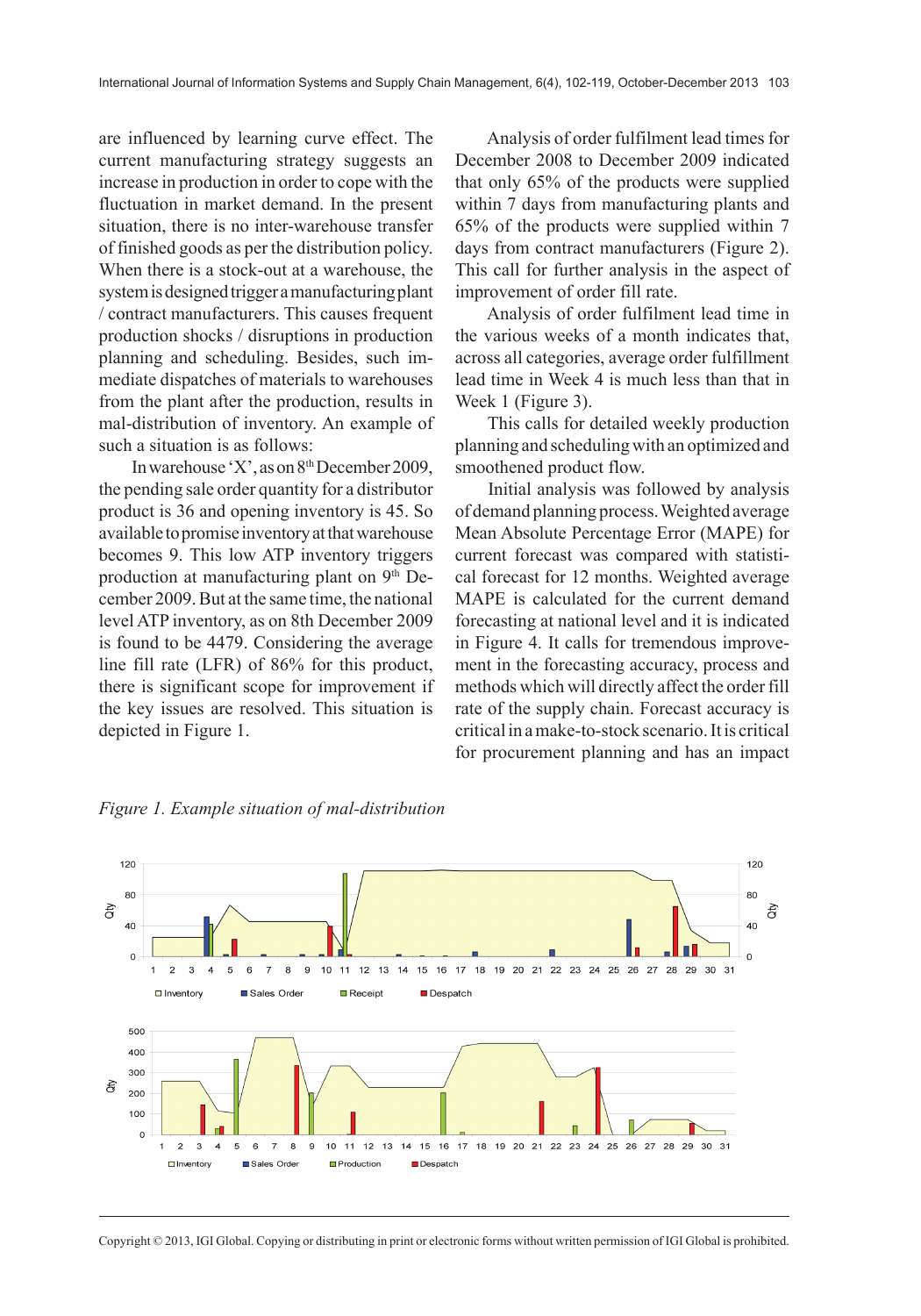16 more pages are available in the full version of this document, which may be purchased using the "Add to Cart" button on the product's webpage:

[www.igi-global.com/article/an-approach-for-setting-inventory](http://www.igi-global.com/article/an-approach-for-setting-inventory-norms-for-a-two-echelon-supply-chain/100788?camid=4v1)[norms-for-a-two-echelon-supply-chain/100788?camid=4v1](http://www.igi-global.com/article/an-approach-for-setting-inventory-norms-for-a-two-echelon-supply-chain/100788?camid=4v1)

This title is available in InfoSci-Journals, InfoSci-Journal Disciplines Business, Administration, and Management. Recommend this product to your librarian: [www.igi-global.com/e-resources/library](http://www.igi-global.com/e-resources/library-recommendation/?id=2)[recommendation/?id=2](http://www.igi-global.com/e-resources/library-recommendation/?id=2)

# Related Content

# Investment in Transaction-Specific Assets and Opportunistic Behavior in a Chinese Supply Chain

Xiande Zhao, Yi Liu, Liping Qian and Barbara Flynn (2011). Managing Global Supply Chain Relationships: Operations, Strategies and Practices (pp. 71-97). [www.igi-global.com/chapter/investment-transaction-specific-assets](http://www.igi-global.com/chapter/investment-transaction-specific-assets-opportunistic/48466?camid=4v1a)[opportunistic/48466?camid=4v1a](http://www.igi-global.com/chapter/investment-transaction-specific-assets-opportunistic/48466?camid=4v1a)

#### Strategies for E-Procurement: Auto Industry Hubs Re-Examined

Mickey Howard, Richard Vidgen and Philip Powell (2010). International Journal of Information Systems and Supply Chain Management (pp. 21-42). [www.igi-global.com/article/strategies-procurement-auto-industry](http://www.igi-global.com/article/strategies-procurement-auto-industry-hubs/39065?camid=4v1a)[hubs/39065?camid=4v1a](http://www.igi-global.com/article/strategies-procurement-auto-industry-hubs/39065?camid=4v1a)

### Small Manufacturers vs. Large Retailers on RFID Adoption in the Apparel Supply Chain

May Tajima (2013). Supply Chain Management: Concepts, Methodologies, Tools, and Applications (pp. 196-220).

[www.igi-global.com/chapter/small-manufacturers-large-retailers](http://www.igi-global.com/chapter/small-manufacturers-large-retailers-rfid/73336?camid=4v1a)[rfid/73336?camid=4v1a](http://www.igi-global.com/chapter/small-manufacturers-large-retailers-rfid/73336?camid=4v1a)